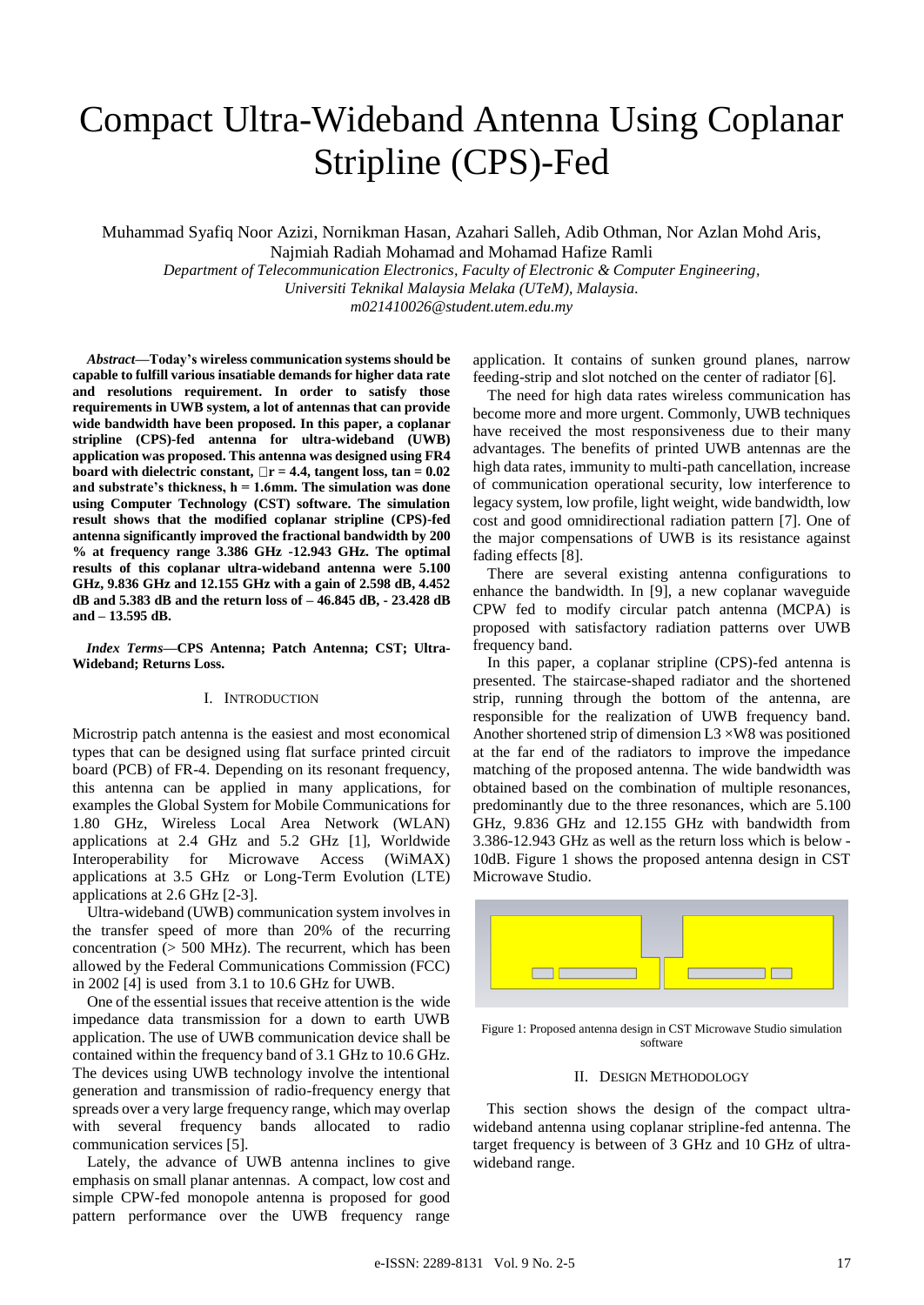# *A. Antenna Concept*

Figure 2 and 3 shows the structure of coplanar stripline (CPS)-fed antenna in terms of simulated and fabricated UWB application. Figure 2 shows the geometry of ultra-wideband antenna using coplanar stripline-fed antenna. It consists of a square slot and several rectangular slots at the right and left of the patch.



Figure 2: Geometry of UWB antenna

Figure 3 shows the fabricated version of the ultra-wideband antenna using coplanar stripline-fed antenna. This UWB antenna consists of staircase-shaped radiator and the shortened strip, running through the bottom of the antenna. The antenna was fabricated on the FR4 substrate with a thickness (h) of 1.6 mm, relative permittivity ( $\varepsilon$ r) of 4.4, and loss tangent of 0.02. The material of radiating element and ground plane is copper with the thickness of 0.035 mm. Table 1 shows the parameters for every element in the antenna design. All dimensions are in millimeters (mm) unit.



Figure 3: Front views (above) and back view (bottom) photograph of the fabricated UWB antenna (compare with coin)

Table 1 the parameter for every element in the ultra-wideband antenna design. All dimensions are in millimeters (mm) unit

| Parameters  |    | L1  | I 2  | L3  | i 4  |    |
|-------------|----|-----|------|-----|------|----|
| Values (mm) |    | 4   |      |     |      |    |
| Parameters  | W  | W1  | W2   | W3  | W4   |    |
| Values (mm) | 33 |     | 7.4  |     | 16.3 |    |
| Parameters  | W5 | W6  | W7   | W8  | h    | g  |
| Values (mm) |    | 1.8 | 14.5 | 0.6 | Lб   | 04 |

Figure 4 shows the original design of the antenna that is based on the design in this paper [5]. Figure 5 shows the modified designs that were changed at the square slots.

## *B. Parametric study*

The next step is the drawing process using the CST Microwave Studio software. The design as shown in Figure 5 is the UWB antenna with some modifications at the value of the antenna's dimension. The parametric study was conducted to get the optimized result for the modified antenna. Then, the modified antenna result was compared to the original design to show the improvement of the designated antenna. The parametric study was conducted by varying the L, L1, W7, and W4.



Figure 4: Original design [5]



Figure 5: Modified design



This section shows the results and discussion of the compact ultra-wideband antenna using coplanar stripline-fed design. The simulation was executed before the fabrication of the antenna can be done. By simulating the design in the CST software, the design shows that smaller bandwidths were obtained for each frequency needed. Adding the slot to the antenna to increase the bandwidth was made to obtain the required bandwidth.



Figure 6: Simulated return loss result against frequency for the UWB antenna

One of the parameters that can be observed in this work is return loss. Figure 6 shows the simulated return loss result against the frequency for the ultra-wideband antenna using coplanar stripline-fed antenna design. The return loss was obtained in the range between 3.38 GHz and 12.94 GHz for original antenna.

The comparison of measurement results and the simulation results are shown in Figure 7. The measurement result and the simulation result were almost the same. The red line is the measurement result, while the green line is the simulation results.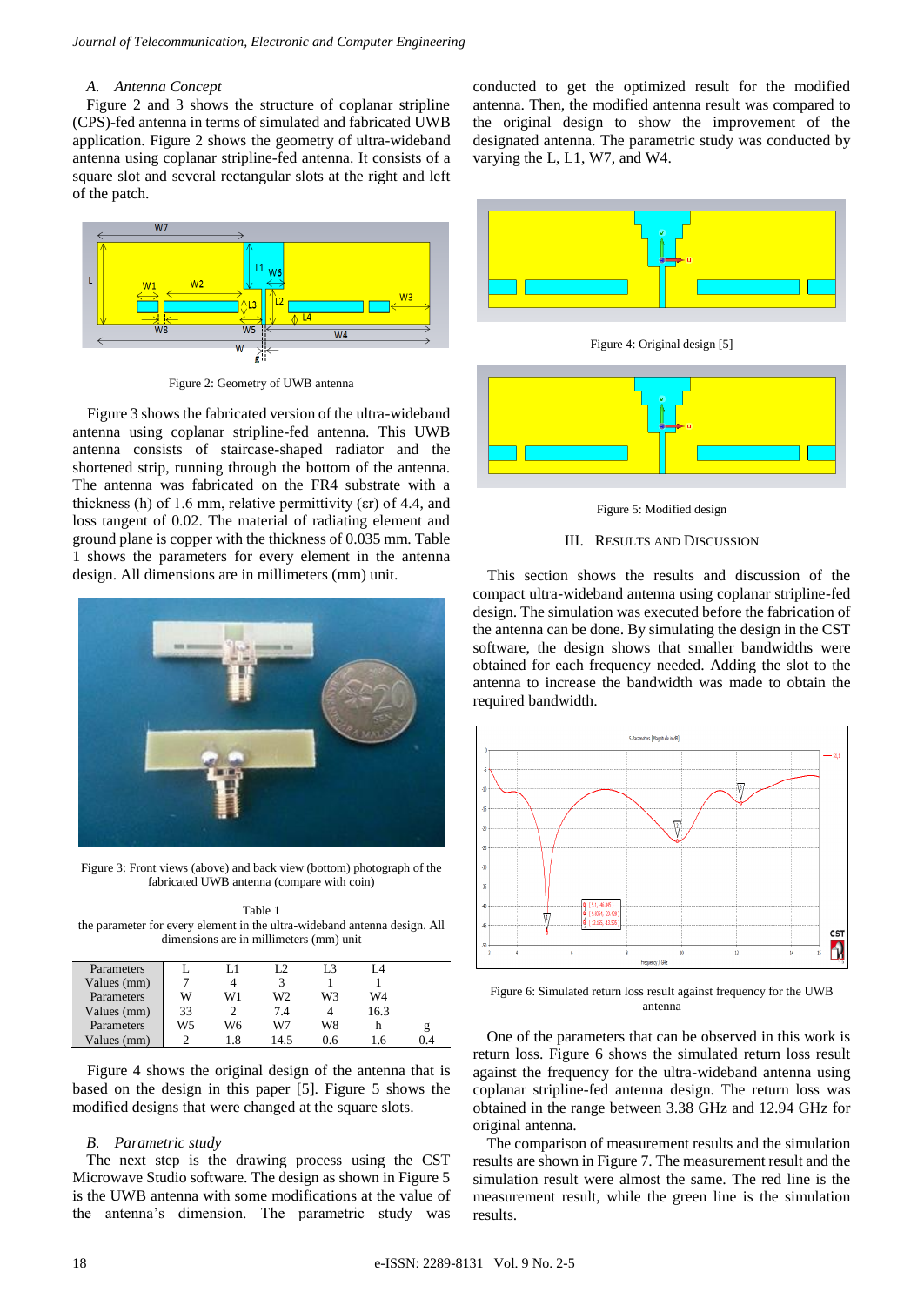By completing the simulation of the design, the actual dimension of the antenna can be obtained in order to have the optimum performance for the design application. The fabrication process can be done and the results of measurement can be compared with the simulation results. Table 2 shows the performance and specification of antenna. The three target resonant frequencies were 5.1 GHz, 9.8 GHz and 12.1 GHz.



Figure 7: Comparison of the return loss and bandwidth between measurement and simulation result

Table 2 Performance and specification of compact ultra-wideband antenna using coplanar stripline-fed design

| Specification      | Performance                   |
|--------------------|-------------------------------|
| Resonant frequency | 5.1 GHz, 9.8 GHZ and 12.1 GHz |
| Return loss        | $>10$ dB                      |
| Gain               | $>2$ dB                       |

Table 3 shows the performance result of the return loss and the gain of the compact ultra-wideband antenna using coplanar stripline-fed design. It shows that the return losses of the proposed antenna were at 5.1 GHz, 9.836 GHz and the 12.155 GHz were – 46.845 dB, - 23.428 dB and - 13.595 dB, respectively. In comparison to the measured results, it shows that the return loss results shifted to the 5.025 GHz, 9.755 GHz and 12.395 GHz with - 40.880 dB, - 33.834 dB and - 18.394 dB respectively.

Table 3 Performance result of the antenna and the gain of the compact ultrawideband antenna using coplanar stripline-fed design

| Antenna     | <b>Resonant</b><br>frequency (GHz) | Return loss<br>(dB) | Gain (dB) |
|-------------|------------------------------------|---------------------|-----------|
| Simulation  | 5.100                              | $-46.845$           | 2.59      |
|             | 9.836                              | $-23.428$           | 4.45      |
|             | 12.155                             | $-13.595$           | 5.38      |
| Measurement | 5.025                              | $-40.880$           | 2.05      |
|             | 9.755                              | $-33.834$           | 4.12      |
|             | 12.395                             | $-18.394$           | 5.61      |

Figure 8 shows the surface current of compact ultrawideband antenna using coplanar stripline-fed design at resonant frequencies of 5.1 GHz, 9.8 GHz and 12.1 GHz.

At the resonant frequency of 5.1 GHz, it shows that the current flows distribution was concentrating at the left of the patch antenna. It also shows the same situation at the 9.8 GHz with concentrating current flows at both side of the patch antenna. For resonant frequency of 12.1 GHz, it shows a few current flows compared with the resonant frequency at 5.1 GHz and also 9.8 GHz.

Table 4 shows the E-Field radiation pattern in polar and 3D radiation pattern compact ultra-wideband antenna using coplanar stripline-fed design at resonant frequencies of 5.1 GHz, 9.8 GHz and 12.1 GHz. The polar pattern of 5.1 GHz, 9.8 GHz and 12.1 GHz were in the 8-liked shaped, tooth-liked shaped, and jellyfish-liked shaped.



(c)

Figure 8: Performance result of surface current for compact ultra-wideband antenna using coplanar stripline-fed design at resonant frequencies of (a) 5.1 GHz, (b) 9.8 GHz and (c) 12.1 GHz

#### IV. CONCLUSION

In this paper, a coplanar stripline (CPS)-fed antenna for UWB application was designed. The simulation results show that the antenna covered the frequencies range from 3.386 GHz - 12.943 GHz. The wide bandwidth was obtained by the combination of multiple resonances, predominantly due to the three resonances at 5.1 GHz, 9.8 GHz and 12.1 GHz. Hence, this antenna is very suitable for the UWB application system. Although it has small size, the proposed UWB antenna encounters the necessities of the antenna for UWB radio systems. The antenna is well suited for various portable devices also. The simulated return loss and the measured return loss were below -10 dB as well as the average gain was